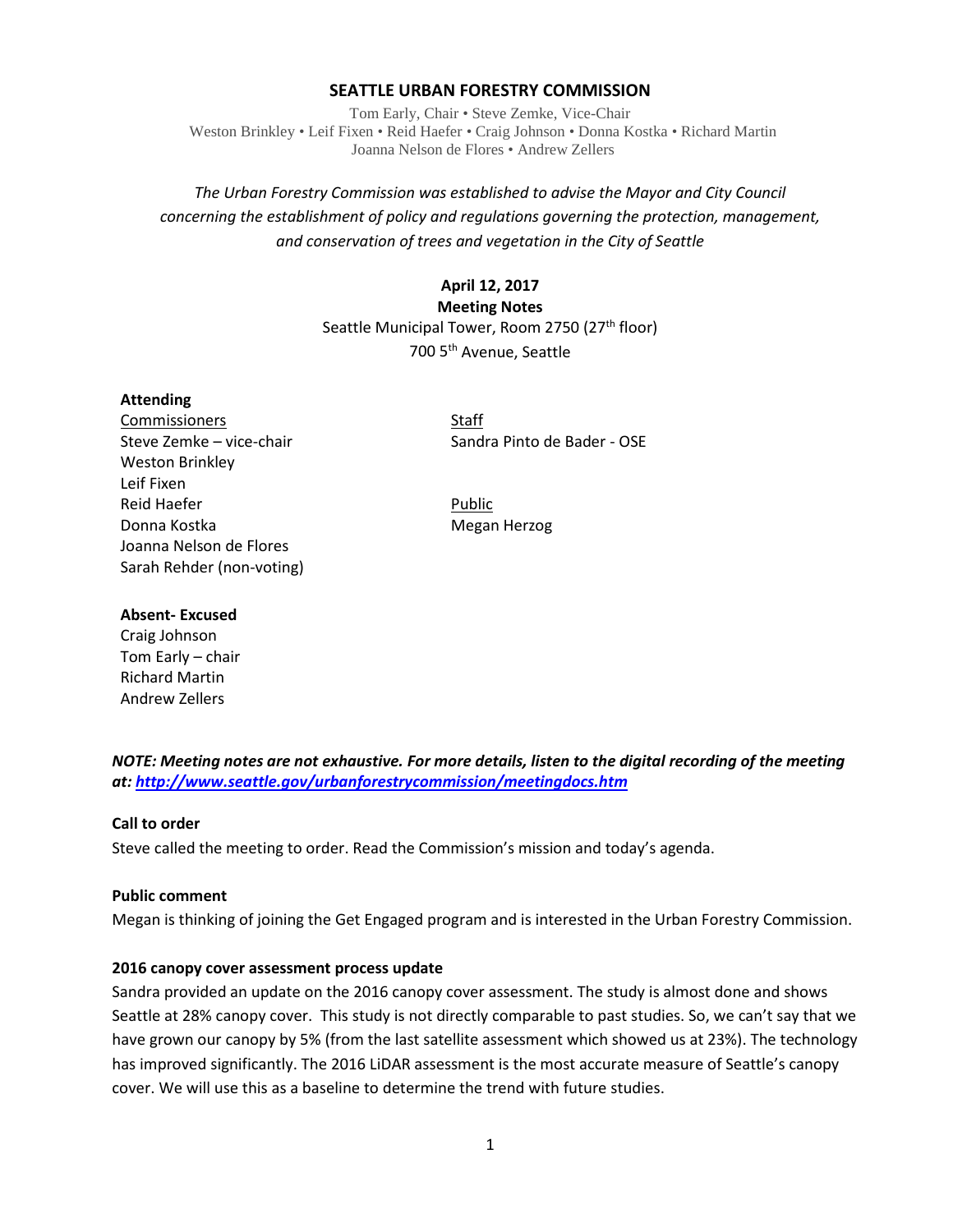The City is putting together a webinar to share the study results with the public. The Webinar will be on Monday, May 8 from 9:00 a.m. – 10 a.m. Sandra will share the information with the Commission.

Sandra mentioned the different research questions that are being answered as part of the study:

- Progress achieving Seattle's 30% canopy cover goal citywide.
- Progress achieving targets for canopy cover in each of the eight Urban Forest Stewardship Plan management units.
- Progress achieving canopy cover targets for SDOT's 27 street tree management units and the rightof-way.
- Canopy cover in Seattle neighborhoods and Equity and Environment initiative focus areas.
- What is the evergreen to deciduous tree ratio citywide and by UFSP management unit?
- Where are the city's largest trees, and tree groves?
- Heat island effect and canopy's impact.
- Impacts from development.
- What's the volume of vegetative material that falls within the minimum 10ft clearance distances of SCL distribution and transmission systems?

# **Arboretum follow-up letter**

Leif walked the Commission through the draft letter. Commissioners discussed the issue and letter language. One request to be made with this letter would be for the City to update the tree ordinance and get the Arboretum to comply with the two for one tree replacement policy.

Leif will incorporate input to the letter for further discussion.

# **Tree Protection Ordinance**

Leif brought forward a draft letter recommending a holistic review of Seattle's tree ordinance. The Commission discussed.

Steve mentioned the2009 City's Auditor report on Management of City Trees.

It's important to consider the US' view of private property. The idea would be to require mitigation for tree removal.

The Commission discussed how much detail to include in the recommendation. Sandra will share previous letters it has sent to Mayor and Council about updating the tree ordinance. The Commission agreed to direct the letter to CM Johnson as well as the Mayor and CM Bagshaw and discussed attaching past letters to show the history of the Commission's position.

Wait until we get the data from the Canopy cover assessment and use that information.

# **Creative ideas to expand Seattle's urban forest**

Steve proposed a brainstorm session:

- De-pave roundabouts
- Super-block notion adding trees in the middle of the ROW on low-density residential streets
- Look at alleys are they being used or not and can we plant trees in them